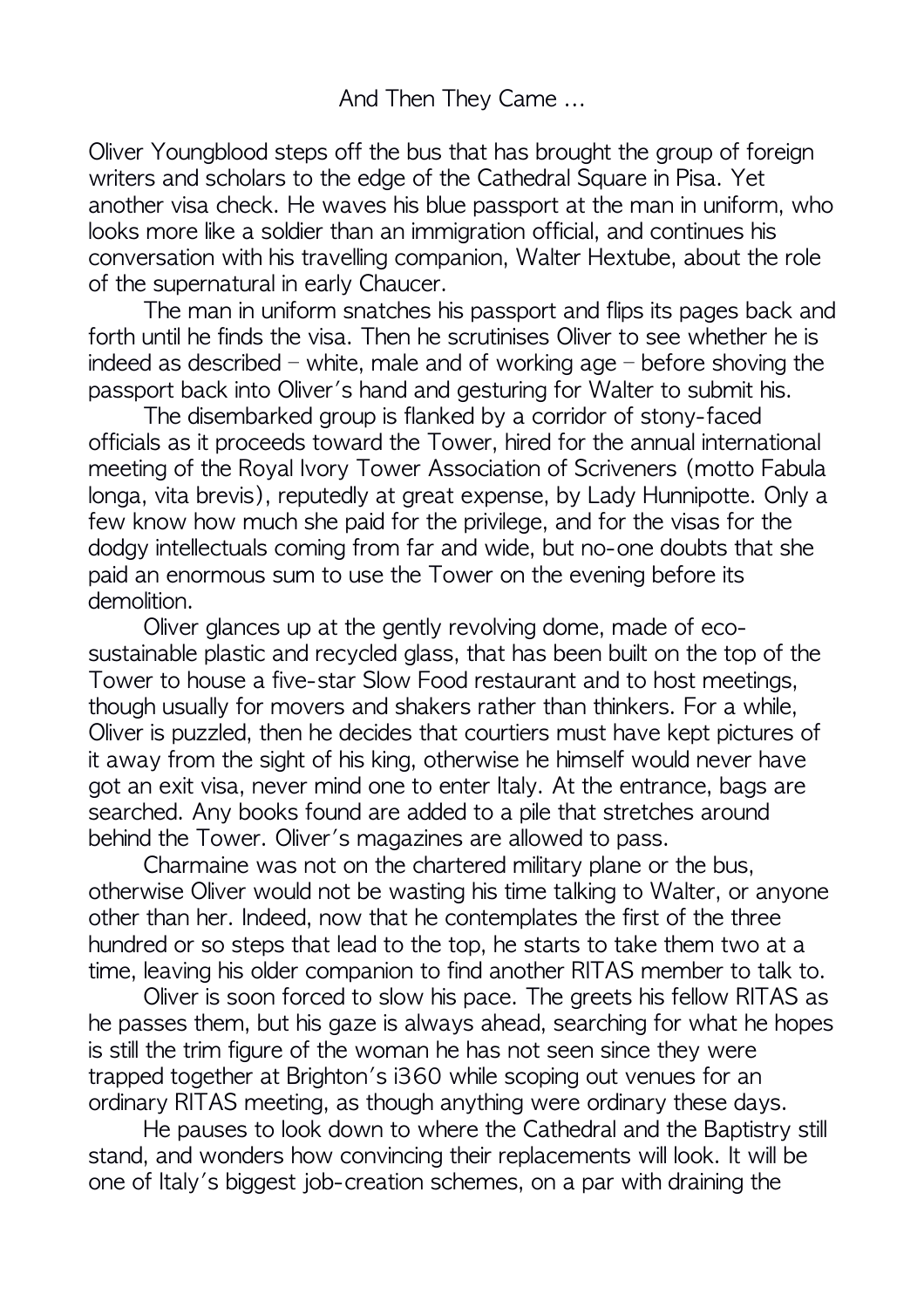marshes in the 1930s. Still, neither visual aesthetics nor labour economics are his concern. He continues up.

Oliver reaches the top and pushes his way into the crowded dome. He sees her! Charmaine Muggeridge stands below below the dais, across the room from Oliver. Her blonde hair gleams under the strip lights; pearls sparkle on her neck that is whiter than uncut cocaine. She is one of the few women in the room.

Oliver gasps, then breathes in slowly and deeply. Charmaine's figure is trim, but it is evident to Oliver that the rumours of her pregnancy are true. He hopes desperately that the child is his. He catches her eye. She smiles and waves at him to join her. As Oliver pushes his way toward her, his excuses fall on ears deafened by the voice of Roy Orbison singing "Pretty Woman", for the theme of the evening is happy endings. He reaches her and takes her in his arms. She nestles against him. As Lady Hunnipotte calls the meeting to order, Oliver places his hand on Charmaine's belly and looks an enquiry at her. She turns her face up to him and nods, smiling. Oliver feels he is the happiest man in the world.

"Thank you all for coming," Lady Hunnipotte says. "I know many of you have had difficult journeys, but to all of us who have made it I can promise a scintillating evening with a focus on "Jane Eyre" and "Pride and Prejudice", together with the aesthetic and philosophical implications of felicitous fictional finishes."

Oliver, however, is transfixed by the real life he feels beside him, in Charmaine's body. He senses a faint autumnal aroma of burning leaves waft into the room and starts gently to propel Charmaine towards the entrance in case she needs some fresh air. Lady Hunnipotte introduces the first distinguished speaker, who, of course, needs no introduction. Oliver and Charmaine reach the entrance. He leads her through it, to the top of the centuries-old stair well, from where they can still see and hear the proceedings inside the dome, as well as take in some evening air. Oliver's attention is caught by the sight of the condemned Cathedral and Baptistry, spread like children's toys below them.

Professor Romanov's words are covered by the sound of heavy machinery. From his vantage point, Oliver looks out and sees two darkpainted helicopters approaching the tower; on the ground, wreckers are moving in its direction. The Professor stops speaking and glances around in irritation for the source of the noise. He realises it is outside, locates it and stands transfixed, staring through the glass at the hovering helicopter. There is aunfire: bullets and shattered windows fly, and the Professor's head explodes. People fall; screams of agony and fear rend the air. Oliver has grabbed Charmaine's hand and is pulling her as fast as they both can